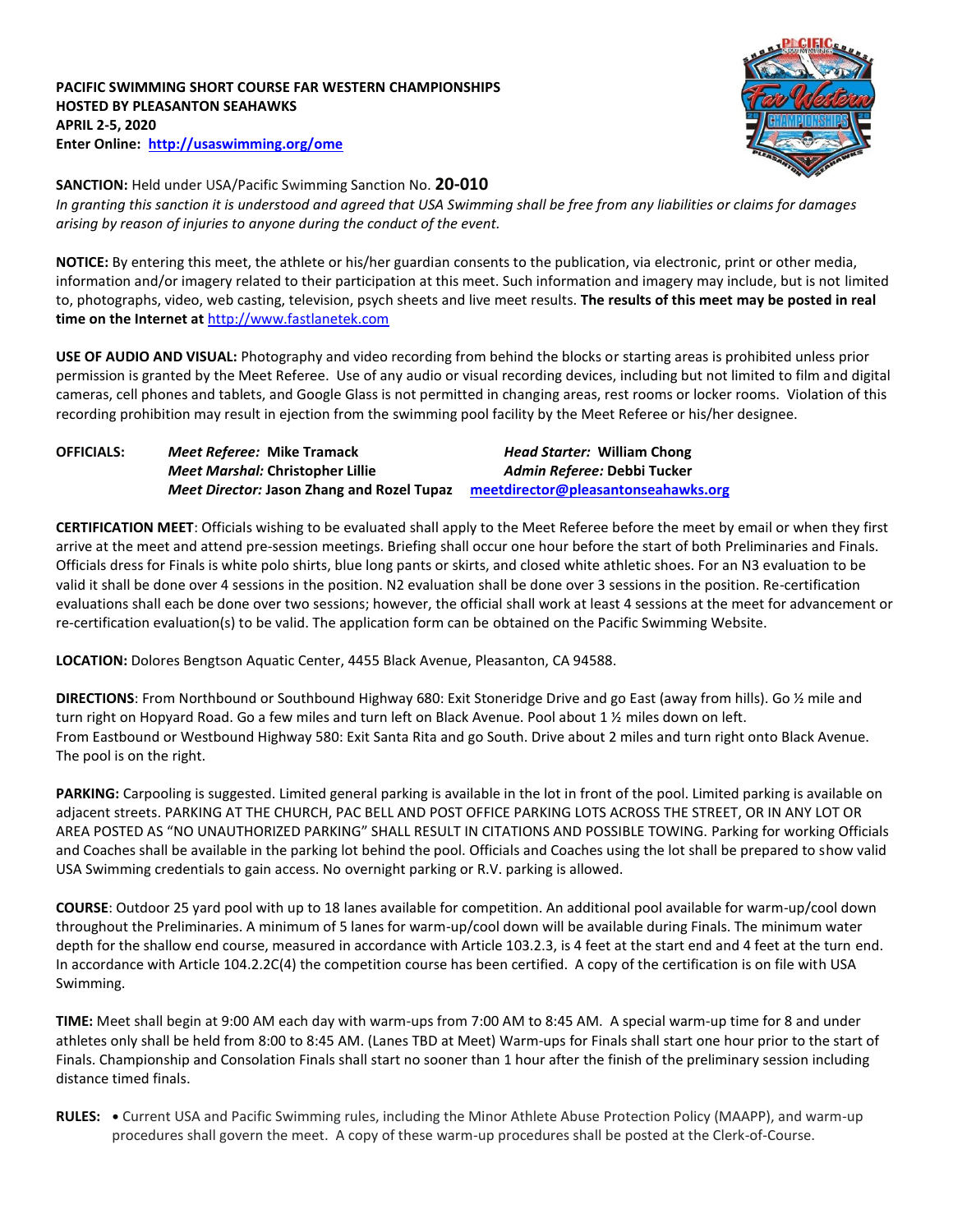- All preliminary events shall swim fast to slow, with the fastest 3 heats circle seeded.
- All events will be Preliminaries and Finals, except for the 1000 and 1650 Freestyles.
- Finals will be comprised of 10 athletes in the Championship Final and 8 athletes in the Consolation Final.

• Athletes may compete in three (3) events per day, and a maximum of seven (7) individual events, plus relays for the entire meet.

**•** If local conditions warrant it, the Meet Referee, with the concurrence of the Meet Director, may require a mandatory scratch down. Immediate cash refunds shall be made for any mandatory scratches.

• **All coaches and deck officials shall wear their Deck Credentials in a visible manner.**

 All Relay events, except for the 13-14 200 Free Relays shall swim at the conclusion of Finals. The 13-14 200 Free Relays shall swim at the start of Finals on Saturday.

- Athletes shall provide their own timers and lap counters for the 1000 and 1650 Freestyle.
- Athletes shall provide lap counters for the 500 Freestyle.

 Athletes can qualify for the 1650 Freestyle with a 1000 yard/800 meter qualifying time. Athletes can qualify for the 1000 Freestyle with a 1650 yard/1500 meter qualifying time. The 1650 Freestyle will be seeded in the following order: 1650 SCY, 1500 LCM, 1500 SCM, 1000 SCY, 800 LCM, 800 SCM. The 1000 Freestyle will be seeded in the following order: 1000 SCY, 800 LCM, 800 SCM, 1650 SCY, 1500 LCM, 1500 SCM.

 Athletes entered in the meet shall receive a deck pass as part of the entry fee. Should an Athlete lose their deck pass, the Athlete's Coach can purchase a replacement deck pass for \$10.

#### **This is a closed deck meet. Only Athletes, Coaches, Officials and Volunteers with a deck credentials will be allowed on the deck.**

- No Refunds shall be given (other than mandatory scratch downs).
- Pacific Swimming does not currently have a No-Tech Suit policy for 12 & under Athletes.

**ATTENTION HIGH SCHOOL ATHLETES:** High school athletes in season need to be Unattached from this meet. It is the athlete's responsibility to be Unattached from this meet. Athletes can un-attach at the meet if necessary. This does not apply to athletes swimming under the rules of the Nevada Interscholastic Activities Association (NIAA).

**UNACCOMPANIED ATHLETES:** Any USA Swimming member competing at the meet shall be accompanied by a USA Swimming member-coach for the purposes of athlete supervision during warm-up, competition and warm-down. If a coach-member of the athlete's USA Swimming Club does not attend the meet to serve in said supervisory capacity, it is the responsibility of the athlete or the athlete's legal guardian to arrange for supervision by a USA Swimming member-coach. The Meet Director or Meet Referee may assist the athlete in making arrangements for such supervision; however, it is recommended that such arrangements be made in advance of the meet by the athlete's USA Swimming Club Member-Coach.

**RACING STARTS:** Athletes shall be certified by a USA Swimming member-coach as being proficient in performing a racing start or shall start the race in the water. It is the responsibility of the athlete or the athlete's legal guardian to ensure compliance with this requirement.

**RESTRICTIONS:** • Smoking and the use of other tobacco products is prohibited on the pool deck, in the locker rooms, in spectator seating, on standing areas and in all areas used by athletes, during the meet and during warm-up periods.

- Sale and use of alcoholic beverages is prohibited in all areas of the meet venue.
- No glass containers are allowed in the meet venue.
- No propane heater is permitted except for snack bar/meet operations.
- Only specified areas outside the venue will be allowed Ez-ups. Ez-ups must be taken down daily and not left overnight.

Please do not block any pathways of the park. Any items left outside the venue in the park will be at your own risk.

• Deck Changes are prohibited.

• Destructive devices, to include but not limited to, explosive devices and equipment, firearms (open or concealed), blades, knives, mace, stun guns and blunt objects are strictly prohibited in the swimming facility and its surrounding areas. If observed, the Meet Referee or his/her designee may ask that these devices be stored safely away from the public or removed from the facility. Noncompliance may result in the reporting to law enforcement authorities and ejection from the facility. Law enforcement officers (LEO) are exempt per applicable laws.

 Operation of a drone, or any other flying apparatus, is prohibited over the venue (pools, athlete/coach areas, spectator areas and open ceiling locker rooms) any time athletes, coaches, officials and/or spectators are present.

• All animals except working service animals are prohibited from all areas of the competition venue.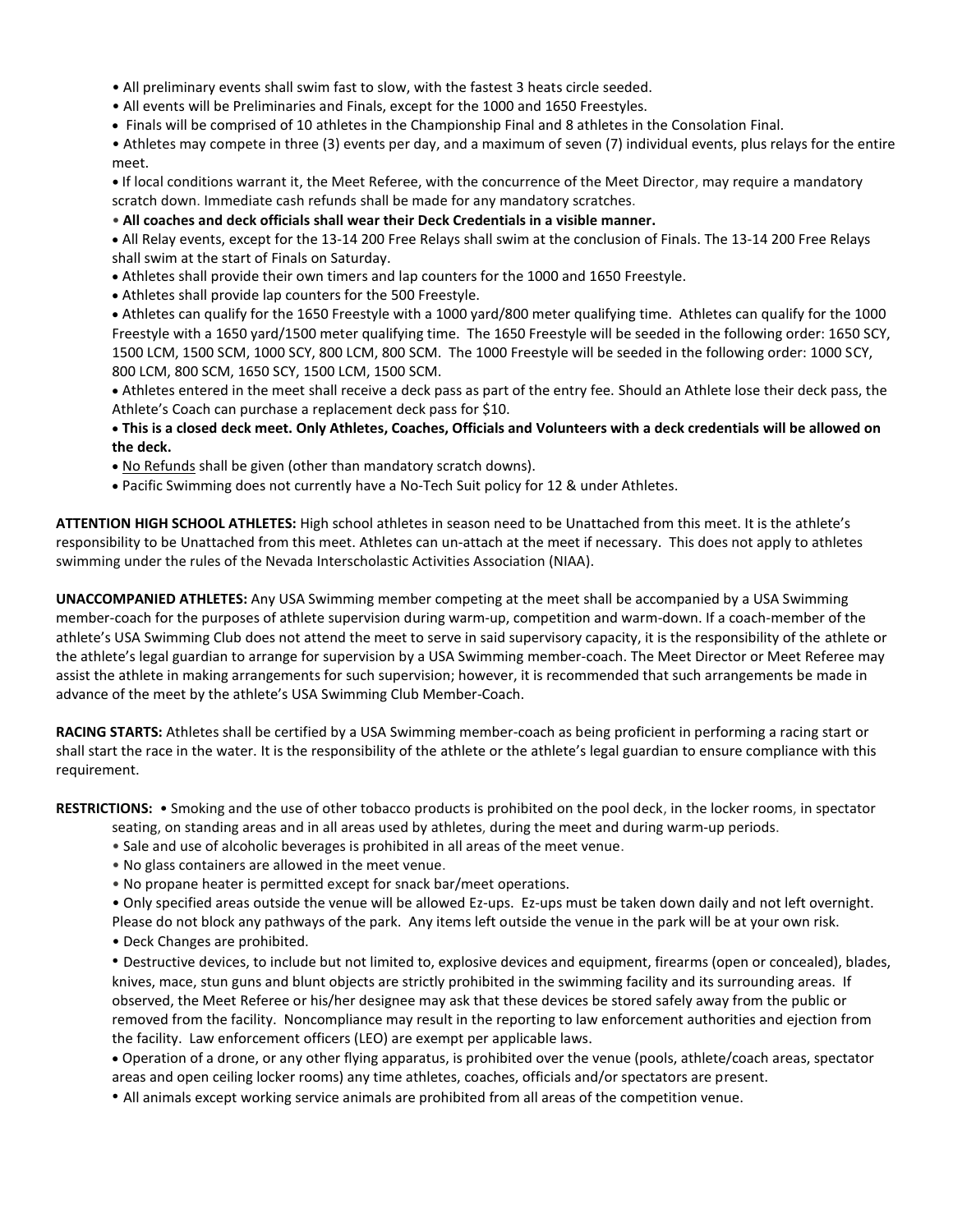Except for Coaches' seating next to the pool no chairs, canopies, tents, or "camping" in the competition pool area. All athlete and spectator chairs, canopies, tents, or other set-ups must be outside the competition pool gates and on the lawn only.

**ELIGIBILITY:** • Athletes shall be current members of USA Swimming, and shall enter their name and registration number on their entries exactly as they are shown in their USA Swimming Registration. If this is not done, it may be difficult to match the athlete with the registration and times database. The meet host shall check all athlete registrations against the SWIMS database, and if not found to be registered, the Administrative Referee shall accept the registration at the meet (a \$10 surcharge shall be added to the regular registration fee). Duplicate registrations shall be refunded by mail.

• Athletes shall have met the "FW" time standard in every event entered. Entries with "NO TIME" shall be rejected.

• Disabled athletes are welcome to attend this meet and should contact the Meet Director or Meet Referee regarding any special accommodations on entry times and seeding per Pacific Swimming policy.

• Athletes 19 and Over may compete in Preliminaries and Timed Final events. They shall not be eligible to compete in Finals. Such athletes shall have met standards for the 15-18 age group.

• The athlete's age shall be the age of the athlete on the first day of the meet.

• Visiting "All-Star" teams are welcome. "All-Star" teams are defined as teams officially representing a federation outside the United States. Individual athletes can score points towards high point awards. All-Star Teams shall not be in contention for team awards. All-Star relays can win medals but shall not score points.

**PROOF OF TIME:** Proof of time shall be required for this meet per Pacific Swimming Rules and Regulations Section 4.A.2. All entry times shall be verified against the USA Swimming SWIMS database, and may be changed in accordance with Pacific Swimming Entry Time Verification Procedures. Entry times shall have been achieved after **October 1, 2018** and prior to the closing date of entries for the meet **Monday, March 23, 2020 at 11:59 PM PST (Pacific Standard Time).** If a time cannot be proven prior to the meet, the athlete shall not be allowed to check-in for the event until the entry time has been proven. When possible, the coaches shall be notified of the athletes who have not proven their entry time. No refunds shall be given if a time cannot be proven.

**ENTRY FEES**: \$10.00 per individual event, \$8.00 participation fee per athlete and \$20.00 per relay. \*\*Note, relay only athletes ARE NOT required to pay the participation fee. All entry fees SHALL be included with entry,or entries shall not be accepted.

**COACH CREDENTIALS:** \$10.00 per coach. All Coaches must be USA Swimming coach members with current certifications (verified via OME or Deck Pass) or coaches of teams with approved foreign invitations. The credential shall be worn at all times during the meet. Coaches with credentials shall, in addition to having access to the deck, receive a program, Finals sheets, access to parking, and hospitality. Coach Credentials can be purchased in USA Swimming's OME system, at check in during the meet and/or with the Hy-Tek entry file. Should an Athlete or Coach lose their deck credential, a replacement can be purchased for \$10.

**ONLINE ENTRIES:** Online entry shall be available via USA Swimming's OME system ([http://usaswimming.org/ome\)](http://usaswimming.org/ome). Entries shall be accepted until **Monday, March 23, 2020 at 11:59 PM PST.**

**HY-TEK ENTRIES:** Hy-Tek entries shall be accepted. Teams may submit a Hy-Tek electronic entry file to Pacific Swimming at: *[FarWesternEntry@PacSwim.org](mailto:FarWesternEntry@PacSwim.org)*. Entries shall be accepted through **Monday, March 23, 2020 at 11:59 PM PST.** The team shall receive an entry confirmation from Pacific Swimming. Each Hy-Tek entry file is subject to a surcharge based on the number of athletes.

| S50   |
|-------|
| \$100 |
| \$150 |
| \$200 |
|       |

Hy-Tek entries shall require a team check made out to Pacific Swimming for the amount of the entry fees plus the service charges. The payment shall be postmarked within 48 hours of entry submission and mailed (or hand-delivered) to:

### **PACIFIC SWIMMING, 1320 WILLOWPASS RD, 6TH FLOOR, #665, CONCORD, CA 94520**

A late fee of 20% shall be charged to the team if the post mark on the team check is over 7 days from electronic submission.

**LATE ENTRIES:** Any team or athlete missing the entry deadline shall be permitted to enter late, subject to the following requirements:

A. Late entries shall be submitted through the Online Meet Entry system (OME)

B. These entries shall be received no later than **Wednesday, March 25, 2020 at 11:59 PM PST.**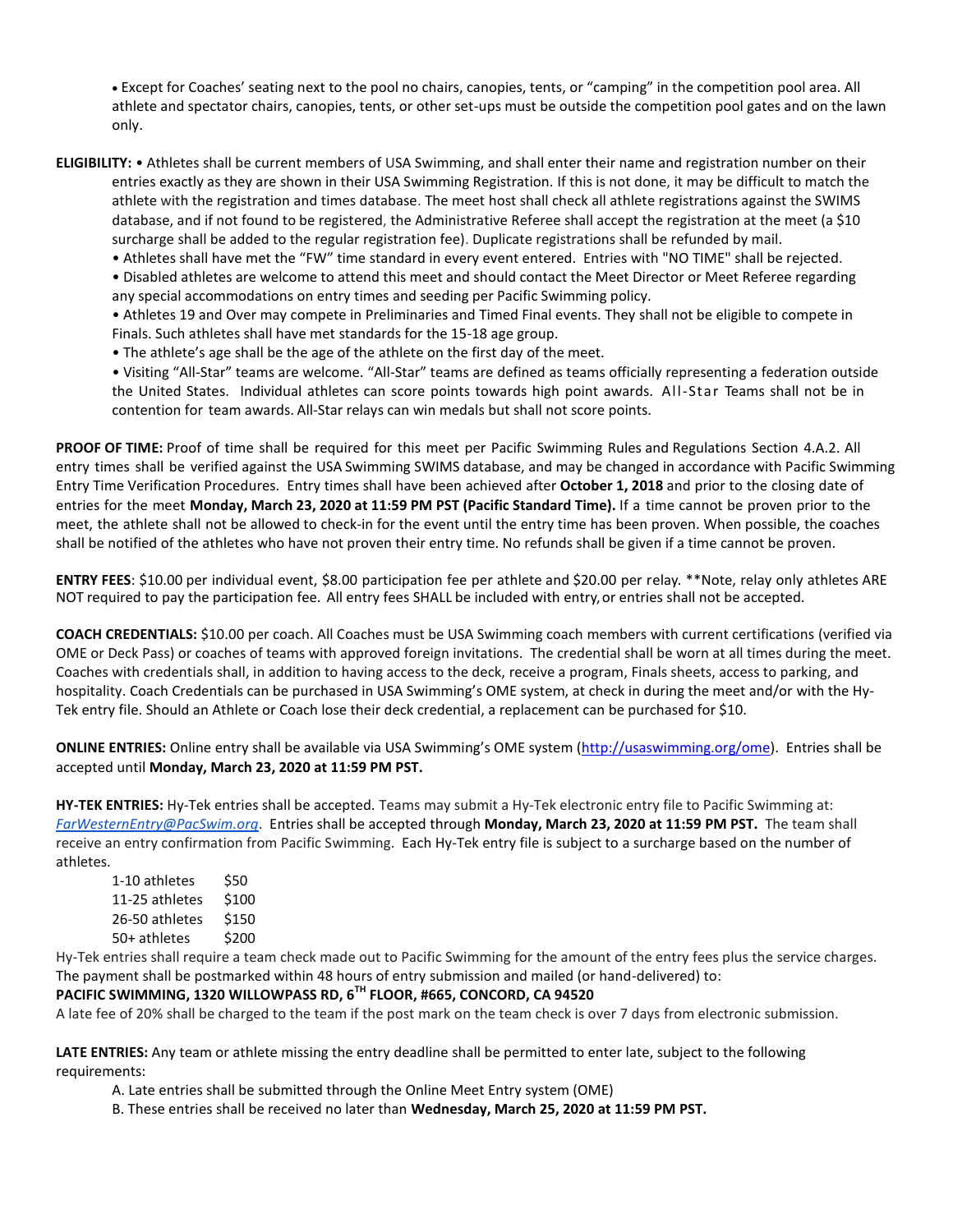C. The team or athlete shall pay a one-time processing fee of \$75.00, and pay entry fees of \$20 per individual and \$40 per relay event.

**FOREIGN TEAM ENTRIES:** Foreign teams may enter using the Hy-Tek entry file provided. Hy-tek entry surcharges apply. Entry files are due no later **Monday, March 23, 2020 at 11:59 PM PST**. Email the entry file to *[FarWesternEntry@PacSwim.org](mailto:FarWesternEntry@PacSwim.org)*. Mail a hard copy of the Individual Meet Entry Report, along with the entry fee check to the address listed below. Hard copies and checks SHALL arrive no later than **Monday, March 23, 2020 at 11:59 PM PST** unless prior arrangements have been made. **If using overnight priority mail, please use the following address for delivery and WAIVE THE "SIGNATURE REQUIRED FOR DELIVERY":**

#### **Make check payable to**: Pacific Swimming

**Mail or Deliver by hand check to**: PACIFIC SWIMMING, 1320 WILLOWPASS RD, 6TH FLOOR, #665, CONCORD, CA 94520

\* ALL foreign teams shall have filled out a "foreign team invite" as required by USA Swimming prior to entries being accepted. This invite is available **<http://www.pacswim.org/userfiles/cms/documents/1288/foreign-athleteteam-invitation.pdf>**. This invite can be mailed with entries or scanned and emailed to Annie Stein at *[FarWesternEntry@PacSwim.org](mailto:FarWesternEntry@PacSwim.org)*.

**SEEDING:** Event seeding shall be in the following order: conforming short course yards (SCY), non-conforming long course meters (LCM), and non-conforming short course meters (SCM) - USA Swimming rules 207.11.7B.

**CHECK-IN**: The meet shall be deck seeded. Athletes shall check-in at the Clerk of Course. No event shall be closed more than 30 minutes before the scheduled start of the session. Close of check-in for all remaining events shall be no more than 60 minutes before the estimated time of the start of the first heat of the event. **Athletes who do not check-in shall not be allowed to compete in the event.**

**DISTANCE:** Distance events are timed Finals seeded fastest to slowest**.** Athletes in the 1000 and 1650 Freestyle events may check in from the 1<sup>st</sup> day of the meet until 11:00 AM on the day of the event. All Distance events shall swim between Preliminaries and Finals. The distance may swim on both courses after the Preliminaries on both courses are complete. Distance events shall swim as a combined event but shall be awarded separately by age group. Athletes shall provide their own timers and lap counters for the 1000 and 1650 Freestyle. Athletes shall provide their own lap-counters for the 500 Freestyle.

**RELAYS:** All relay entries, including relay only athletes, must be submitted by the entry deadline with the entry time listed. Relay entries will not be accepted at the meet.

#### **SCRATCHES**:

- Pacific Swimming scratch rules shall be enforced. A copy shall be posted at the clerk-of-course.
- Athletes entered in a preliminary individual event in a Preliminaries and Finals meet that is deck seeded who have checked in for that event, shall compete in the event unless they notify the clerk of the course before seeding for that event has begun that they wish to scratch. Failure to compete in an event shall result in being barred from their next preliminary individual event.
- Any athlete qualifying for Finals or Consolation Finals in an individual event who does not wish to compete shall scratch within 30 minutes after the announcement of qualifiers. During this period, qualifiers may also notify the Referee that they may not intend to compete in Finals. In this case, they shall declare their final intention within 30 minutes after the announcement of qualifiers following their last individual preliminary event.
- Any athlete qualifying for Finals or Consolation Finals in an individual event who fails to report to the blocks in said Final race prior to the calling of the alternate shall be barred from the remainder of any final events for that day. Should the athlete have no additional final events for that day they shall be barred from their next preliminary event.
- If the No-Show occurs on the last day that the athlete is entered in an individual final event in the meet, and no other individual event penalty is applicable, the athlete shall be fined \$100.00. The fine shall be increased to \$150.00 if after 30 days of receiving the letter of notification the party has not made the payment.

| <b>AWARDS:</b>  | Individual Events:<br><b>Relay Events:</b><br>Team:<br>Individual High Point: | Medals $1st$ -10 <sup>th</sup><br>Medals $1st - 3rd$<br>Distinctive Awards 1st-3rd<br>Distinctive awards for high male and female for each age group |                 |                 |                 |                 |                 |      |                 |                 |                  |
|-----------------|-------------------------------------------------------------------------------|------------------------------------------------------------------------------------------------------------------------------------------------------|-----------------|-----------------|-----------------|-----------------|-----------------|------|-----------------|-----------------|------------------|
| <b>SCORING:</b> | <b>Place</b>                                                                  | 4 st                                                                                                                                                 | 2 <sub>nd</sub> | 3 <sup>rd</sup> | $4^{\text{th}}$ | 5 <sup>th</sup> | 6 <sup>th</sup> | –,th | 8 <sup>th</sup> | 9 <sup>th</sup> | $10^{\text{th}}$ |
|                 | <b>Individual Events</b>                                                      | 11                                                                                                                                                   | 9               | 8               |                 | 6               |                 | 4    |                 |                 |                  |
|                 | <b>Relay Events</b>                                                           | 22                                                                                                                                                   | 18              | 16              | 14              | 12              | 10              |      |                 |                 |                  |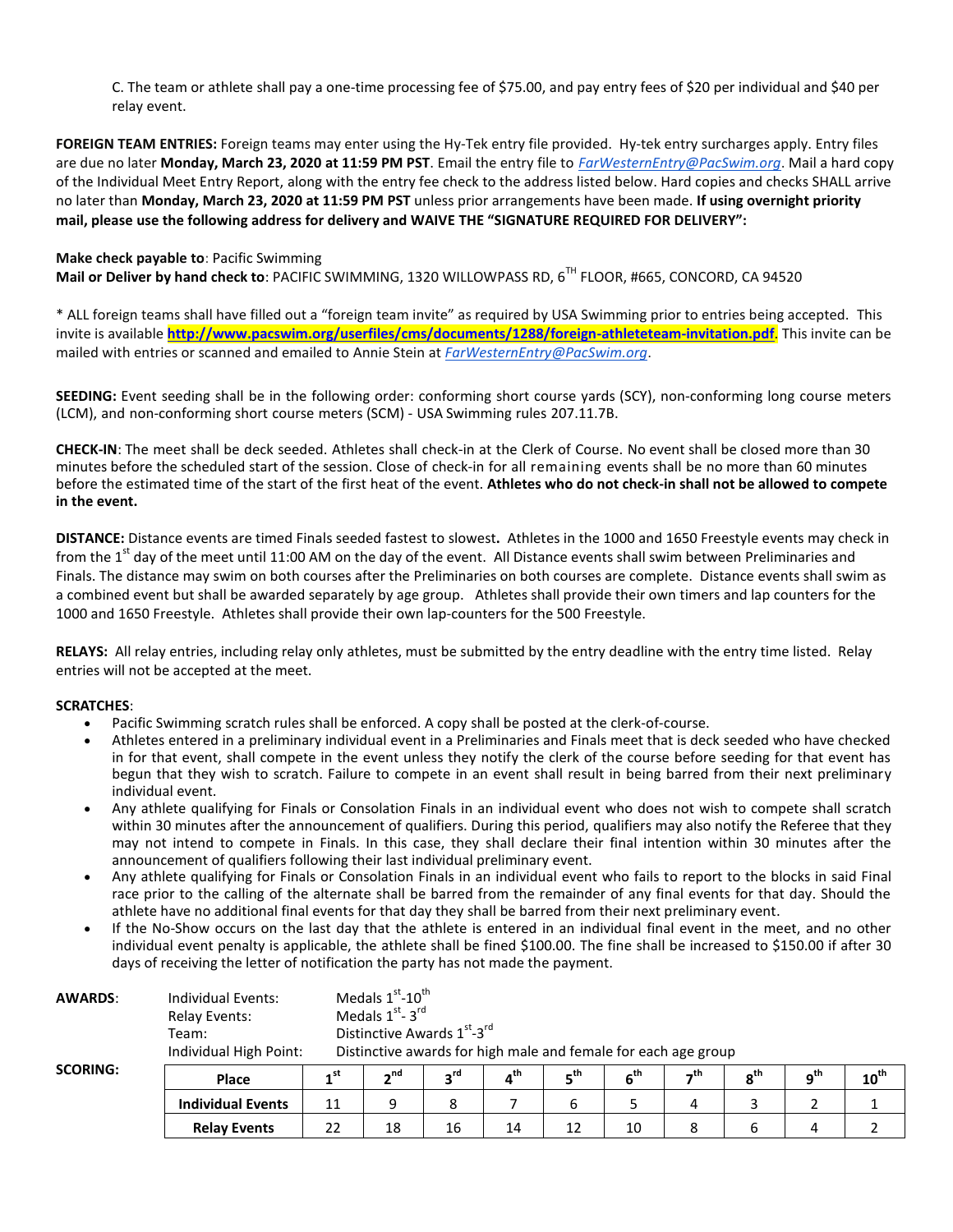#### **ADMISSION:** Free.

**SNACK BAR:** A snack bar will be available during the meet.

Г

**HOSPITALITY:** Breakfast, lunch and a light dinner will be provided for Coaches and working Deck Officials. Drinks and snacks will be provided for Timers, and Volunteers

**MISCELLANEOUS:** No overnight parking is allowed. No noise makers allowed in the pool venue

# **Event Summary Thursday, April 2, 2020**

|                       |                         | Thursuay, April 2, 2020                                      |                   |
|-----------------------|-------------------------|--------------------------------------------------------------|-------------------|
| <b>10 &amp; UNDER</b> | $11 - 12$               | $13 - 14$                                                    | $15 - 18$         |
| <b>200 FREE</b>       | <b>200 FREE</b>         | <b>200 FREE</b>                                              | <b>200 FREE</b>   |
| <b>100 FLY</b>        | <b>100 FLY</b>          | <b>100 FLY</b>                                               | 200 BREAST        |
| 100 BREAST            | 200 BREAST              | 200 BREAST                                                   | 200 BACK          |
|                       | 50 BACK                 | 1650 FREE (GIRLS)                                            | 1650 FREE (GIRLS) |
|                       | 1650 FREE (GIRLS)       | 400 MEDLEY RELAY                                             |                   |
|                       | 400 MEDLEY RELAY        |                                                              |                   |
|                       |                         | Friday, April 3, 2020                                        |                   |
| <b>10 &amp; UNDER</b> | $11 - 12$               | $13 - 14$                                                    | $15 - 18$         |
| 200 IM                | 200 IM                  | 200 IM                                                       | 400 IM            |
| <b>100 FREE</b>       | <b>100 FREE</b>         | <b>100 FREE</b>                                              | <b>100 FREE</b>   |
| 50 BACK               | 200 BACK                | 200 BACK                                                     | <b>100 FLY</b>    |
|                       | <b>50 FLY</b>           | 1650 FREE (BOYS)                                             | 1650 FREE (BOYS)  |
|                       | 1650 FREE (BOYS)        | 400 FREE RELAY                                               |                   |
|                       | 400 FREE RELAY          |                                                              |                   |
|                       |                         | Saturday, April 4, 2020                                      |                   |
| <b>10 &amp; UNDER</b> | $11 - 12$               | $13 - 14$                                                    | $15 - 18$         |
| <b>500 FREE</b>       | <b>500 FREE</b>         | <b>500 FREE</b>                                              | 200 FLY           |
| 100 BACK              | 100 IM                  | 100 BACK                                                     | 100 BACK          |
| 50 BREAST             | 100 BACK                | 100 BREAST                                                   | 100 BREAST        |
| 200 MEDLEY RELAY      | 50 BREAST               | 1000 FREE (GIRLS)                                            | 1000 FREE (GIRLS) |
|                       | 1000 FREE (GIRLS)       | 200 MEDLEY RELAY                                             |                   |
|                       | <b>200 MEDLEY RELAY</b> | 200 FREE RELAY                                               |                   |
|                       |                         | Sunday, April 5, 2020                                        |                   |
| <b>10 &amp; UNDER</b> | $11 - 12$               | $13 - 14$                                                    | $15 - 18$         |
| 100 IM                | 400 IM                  | 400 IM                                                       | <b>500 FREE</b>   |
| <b>50 FLY</b>         | 50 FREE                 | 50 FREE                                                      | 200 IM            |
| 50 FREE               | 100 BREAST              | <b>200 FLY</b>                                               | 50 FREE           |
| 200 FREE RELAY        | <b>200 FLY</b>          | 1000 FREE (BOYS)                                             | 1000 FREE (BOYS)  |
|                       | 1000 FREE (BOYS)        | 800 FREE RELAY                                               |                   |
|                       | 200 FREE RELAY          |                                                              |                   |
|                       |                         | Distance Events shall swim between Preliminaries and Finals. |                   |

Relays shall swim at the conclusion of Finals except relay events 87-88, which shall swim at the beginning of Finals on Saturday.

The 11-18 distance freestyle events shall swim as combined events but shall be awarded separately by age group.

ALL TIME STANDARDS available at:

[http://www.pacswim.org/userfiles/cms/documents/859/fw-time-std.---spring-2020-rev-](http://www.pacswim.org/userfiles/cms/documents/859/fw-time-std.---spring-2020-rev-11.20.19.pdf)[11.20.19.pdf](http://www.pacswim.org/userfiles/cms/documents/859/fw-time-std.---spring-2020-rev-11.20.19.pdf)